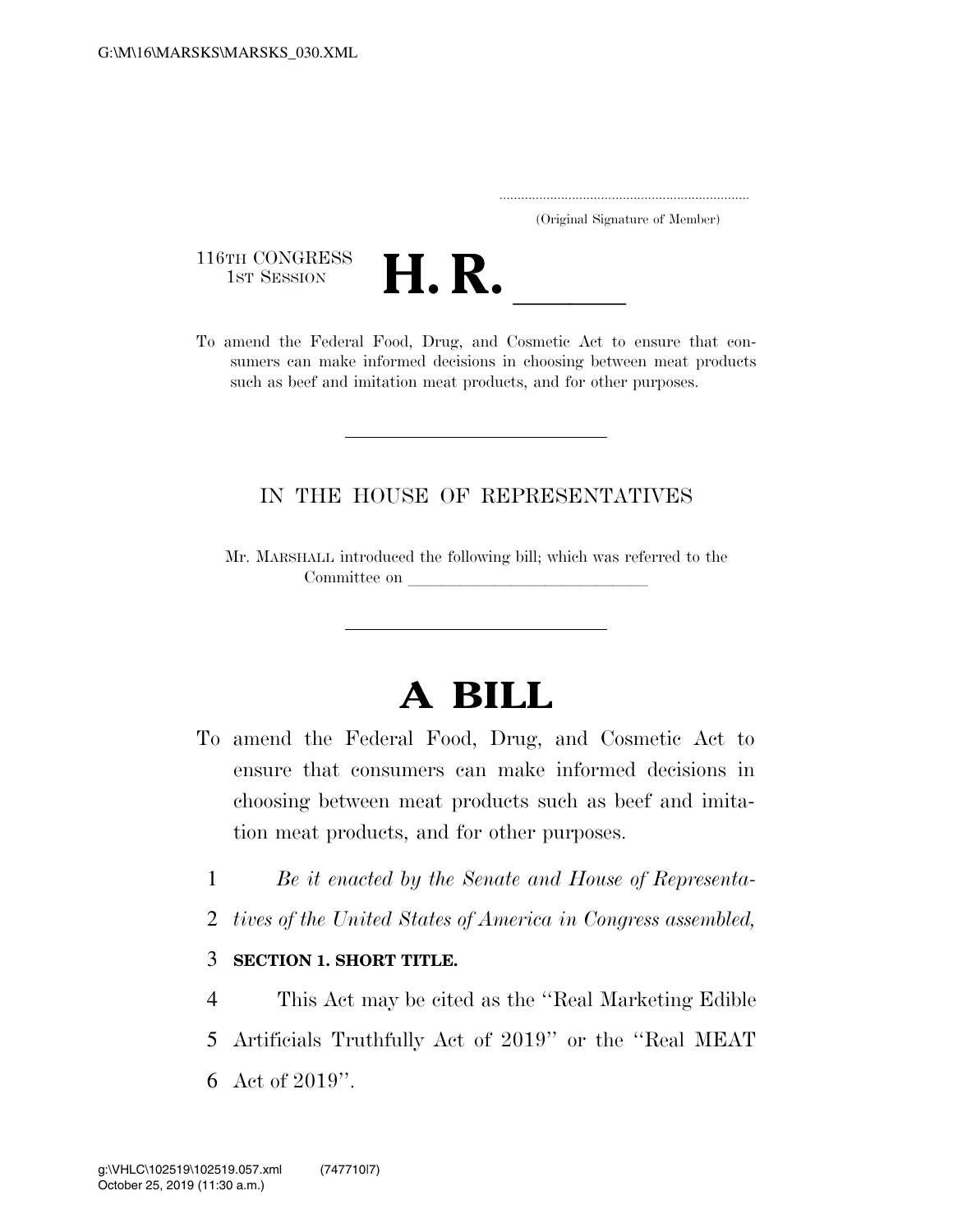## **SEC. 2. FINDINGS.**

The Congress finds the following:

 (1) Traditionally, food standards of identity and composition have provided a framework for identi- fying products and helping to ensure these products meet consumer expectations regarding composition and characteristics, as well as safety.

 (2) The legislative intent of standards of iden- tity is to ensure product integrity and prevent eco- nomic adulteration. Both consumers and industry have relied on the current system of standards since the enactment in 1938 of the Federal Food, Drug, and Cosmetic Act (in this section referred to as the ''FFDCA'') (52 Stat. 1040).

 (3) The Federal Meat Inspection Act (in this section referred to as the ''FMIA'') grants the De- partment of Agriculture (in this section referred to as the ''USDA'') sole regulatory authority over all meat and meat food products.

 (4) Section 1002 of the Federal Food, Drug, and Cosmetic Act (21 U.S.C. 392) limits the regu- latory authority of the Food and Drug Administra- tion (in this section referred to as the ''FDA'') to all meat and meat food products not otherwise regu-lated by the USDA under the Federal Meat Inspec-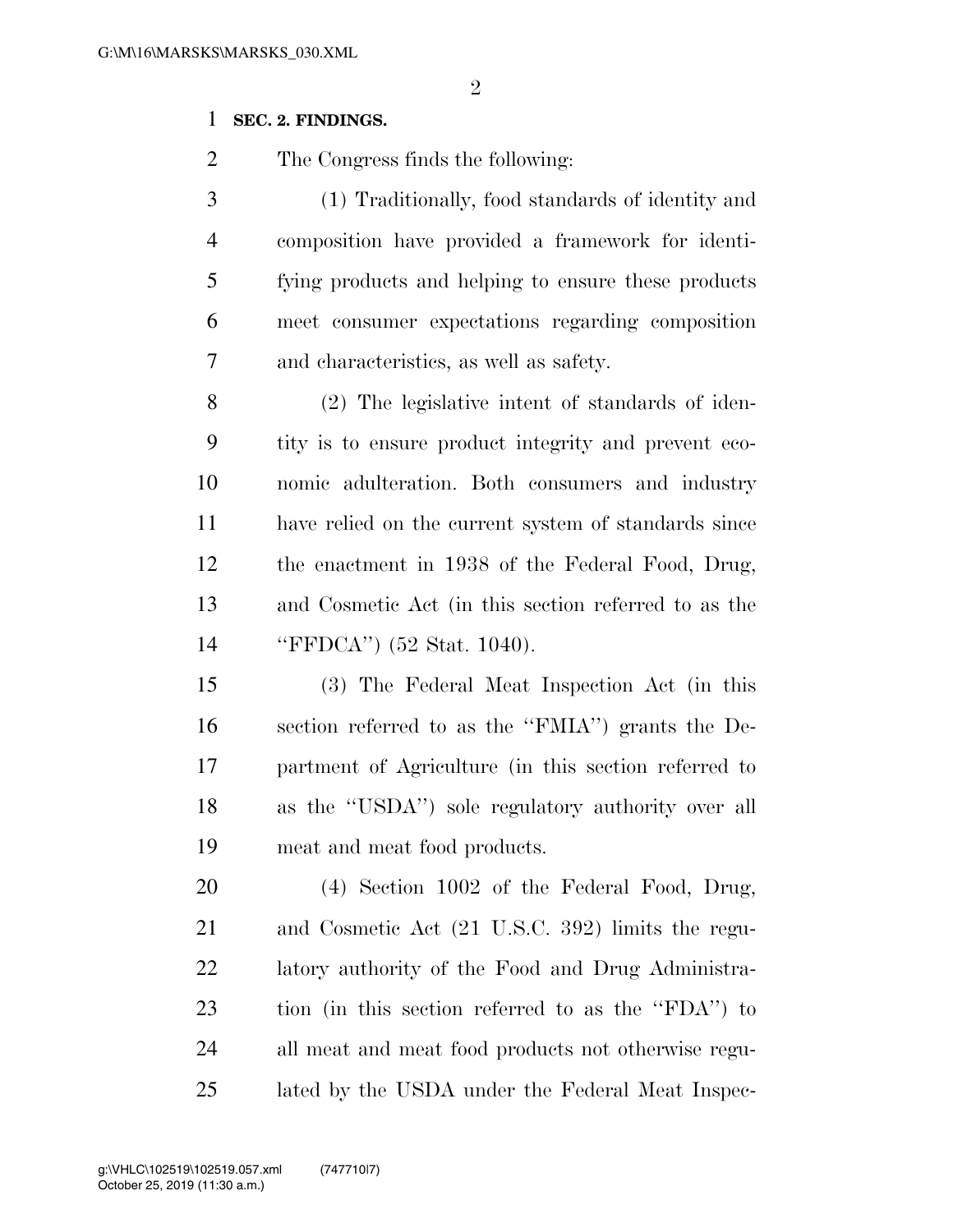| $\mathbf{1}$   | tion Act, Poultry Products Inspection Act, or the     |
|----------------|-------------------------------------------------------|
| $\overline{c}$ | Egg Products Inspection Act.                          |
| 3              | (5) Both USDA and FDA are responsible for             |
| $\overline{4}$ | enforcing a universal standard that labels are truth- |
| 5              | ful and not misleading.                               |
| 6              | (6) Several applicable terms are defined in law       |
| 7              | or regulation including—                              |
| 8              | (A) the term "meat food product" defined              |
| 9              | in section 1 of the Federal Meat Inspection Act       |
| 10             | $(21 \text{ U.S.C. } 601);$                           |
| 11             | (B) the terms "meat", "meat broker", and              |
| 12             | "meat byproduct" defined in section 301.2 of          |
| 13             | 17 title 9, Code of Federal Regulations;              |
| 14             | $(C)$ the term "beef" defined as the flesh of         |
| 15             | cattle in section 3 of the Beef Research and In-      |
| 16             | formation Act $(7 \text{ U.S.C. } 2902)$ ; and        |
| 17             | (D) the term "beef products" defined as               |
| 18             | edible products produced in whole or in part          |
| 19             | from beef, exclusive of milk and milk products        |
| 20             | produced therefrom, in such section 3 (7 U.S.C.       |
| 21             | 2902).                                                |
| 22             | (7) The definitions of "beef" and "beef prod-         |
| 23             | ucts" were established under the Beef Research and    |
| 24             | Information Act for the purpose of strengthening      |
| 25             | the beef industry's position in the marketplace and   |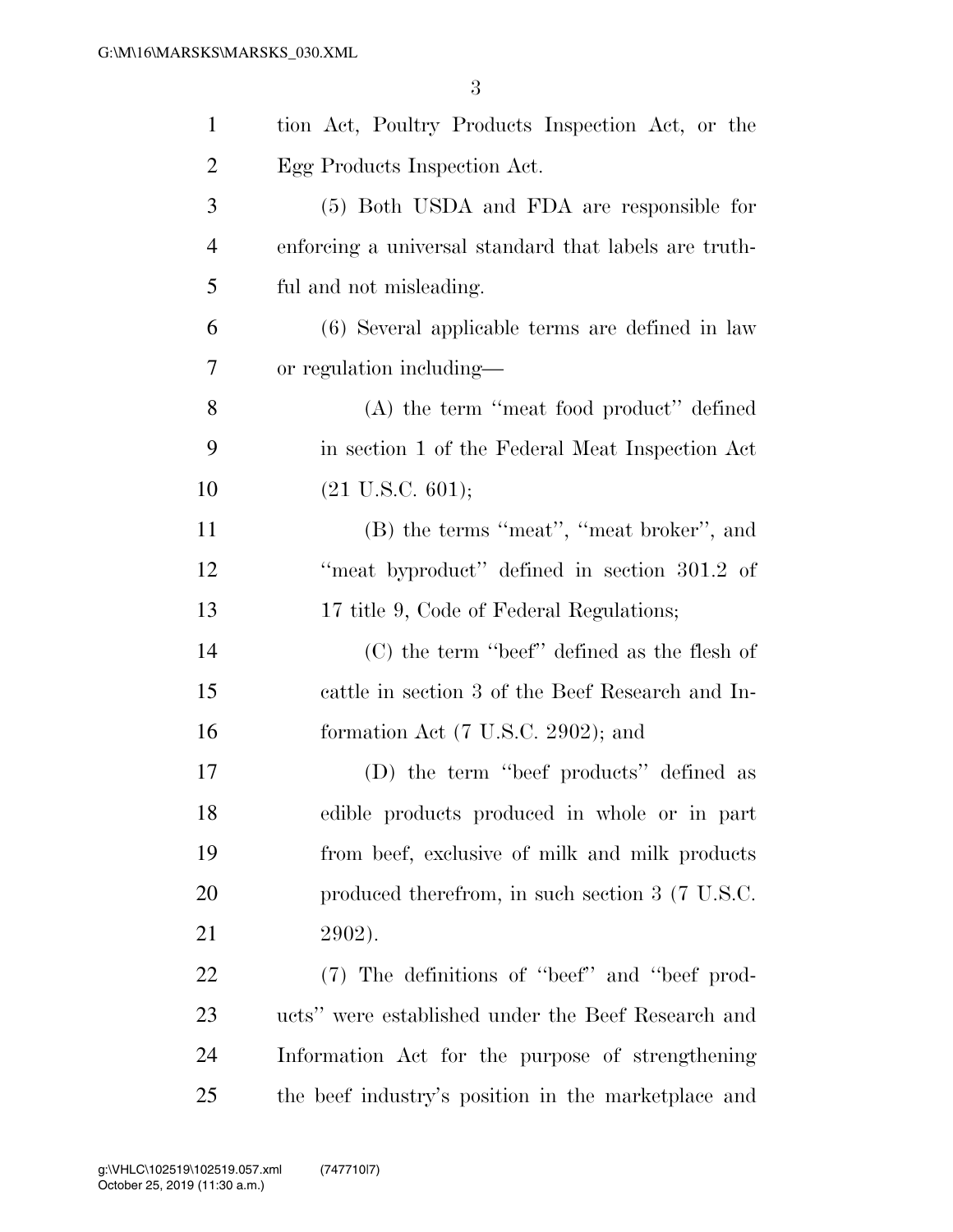to maintain and expand domestic and foreign mar-2 kets and uses for beef and beef products only.

 (8) The lack of any Federal definition of ''beef'' or ''beef products'' for the purposes of meat food product labeling has led some to begin marketing imitation products as meat or beef, creating the op- portunity for marketplace confusion and consumer fraud that Congress originally charged the various Federal food regulatory agencies with the duty to prevent.

 (9) Imitation products labeled as beef or as beef products create confusion in the marketplace. These products are in direct violation of the ''Congressional Findings and Declaration of Policy'' authorized under section 2 of the Beef Research and Informa- tion Act (7 U.S.C. 2901) and undermine the integ-rity of that Act.

#### **SEC. 3. LABELING OF IMITATION MEAT PRODUCTS.**

 The Federal Food, Drug, and Cosmetic Act is amend- ed by inserting after section 403C of such Act (21 U.S.C. 21 343-3) the following:

## **''SEC. 403D. LABELING OF IMITATION MEAT PRODUCTS.**

23 "(a) In GENERAL.—Notwithstanding the provision of section 403(c), any imitation meat food product, beef, or beef product shall be deemed to be misbranded unless its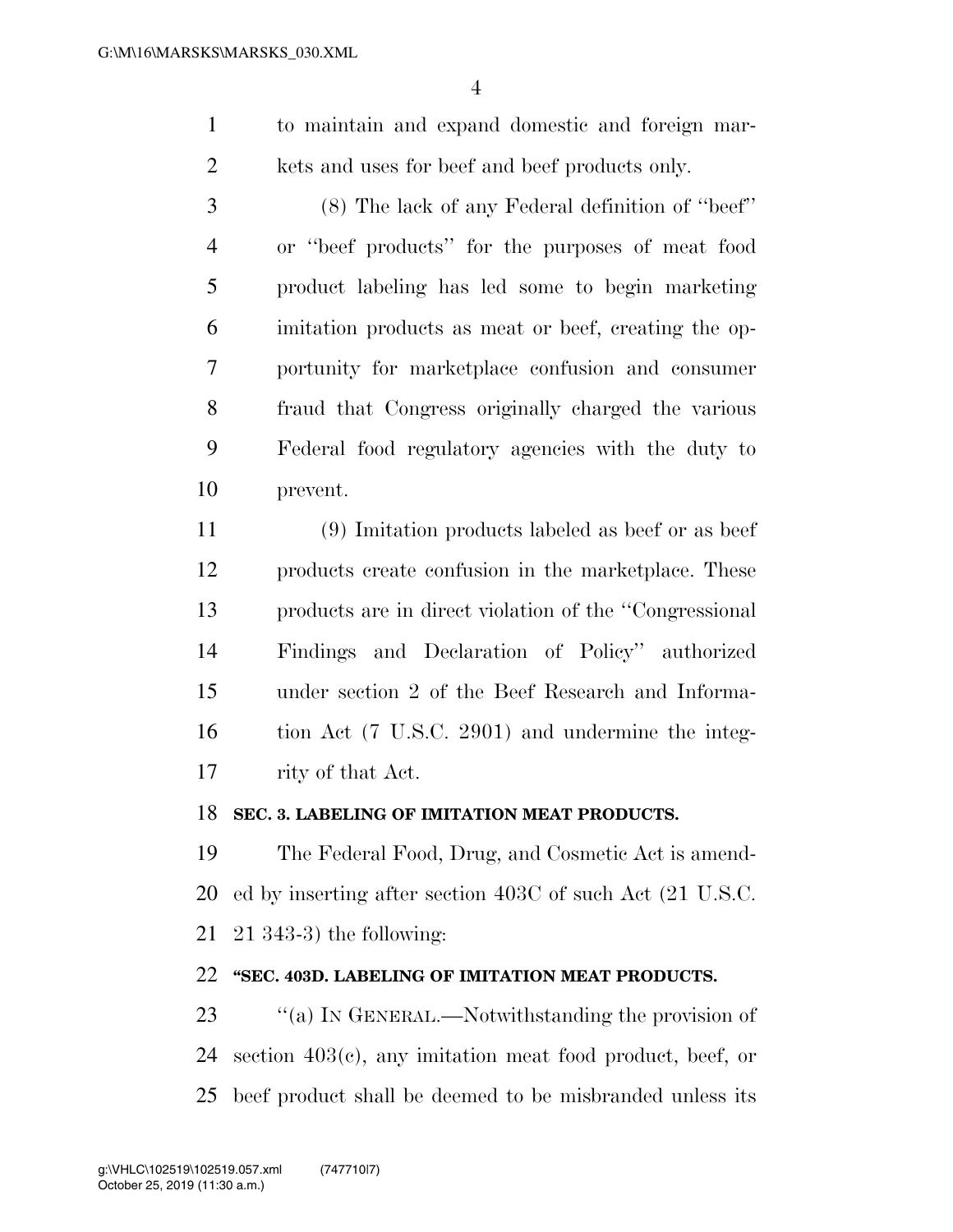label bears, in type of uniform size and prominence, the word 'imitation' immediately before or after the name of the food and a statement that clearly indicates the product is not derived from or does not contain meat.

 ''(b) COORDINATION WITH SECRETARY OF AGRI-CULTURE.—

7 "(1) NOTIFICATION OF MISBRANDING.—If the Secretary of Health and Human Services finds that food is misbranded under subsection (a), the Sec- retary of Health and Human Services shall within 60 days of such finding transmit a notice of such finding to the Secretary of Agriculture.

13 "(2) ENFORCEMENT FAILURE.—If the Sec- retary of Health and Human Services fails, within 30 days of transmitting a notice under paragraph (1), to initiate an enforcement action, the Secretary of Agriculture may treat each such finding of mis- branding under subsection (a) of this Act as a find-19 ing of misbranding under section  $1(n)$  of the Federal Meat Inspection Act.

21 "(c) RULE OF CONSTRUCTION.—This section shall not be construed as limiting the authority of the Secretary of Agriculture to take enforcement or other action under the Federal Meat Inspection Act or other applicable law. 25 "(d) DEFINITION.—In this section: